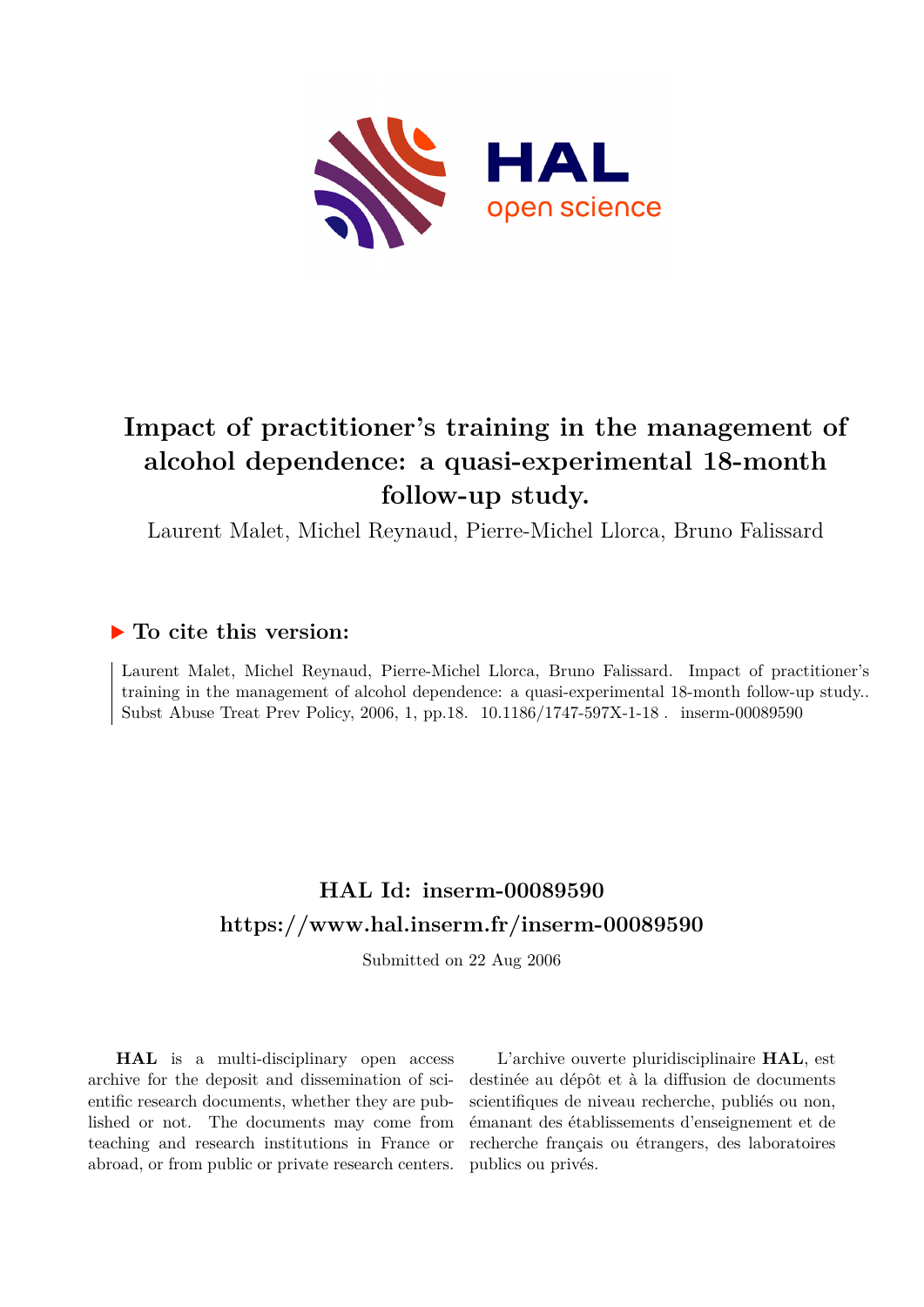## **Impact of practitioner's training in the management of alcohol dependence: a quasi-experimental 18-month follow-up study** Laurent Malet\*<sup>1,2</sup>, Michel Reynaud<sup>2,3,5</sup>, Pierre-Michel Llorca<sup>1</sup> and Bruno Falissard2,3,4,5

Address: <sup>1</sup>CHU Clermont-Ferrand, Clermont-Ferrand, F-63000, France, <sup>2</sup>Inserm, U669, Paris, F-75014, France, <sup>3</sup>Univ Paris-sud 11, Le Kremlin Bicêtre, F-94000, France, <sup>4</sup>Univ Paris 5, Paris, F-75015, France and <sup>5</sup>AP-HP, Villejuif, F-94804, France

Email: Laurent Malet\* - lmalet@chu-clermontferrand.fr; Michel Reynaud - michel.reynaud@pbr.ap-hop-paris.fr; Pierre-Michel Llorca - pmllorca@chu-clermontferrand.fr; Bruno Falissard - falissard\_b@wanadoo.fr

\* Corresponding author

Published: 14 July 2006

*Substance Abuse Treatment, Prevention, and Policy* 2006, **1**:18 doi:10.1186/1747-597X-1- 18

[This article is available from: http://www.substanceabusepolicy.com/content/1/1/18](http://www.substanceabusepolicy.com/content/1/1/18)

© 2006 Malet et al; licensee BioMed Central Ltd.

This is an Open Access article distributed under the terms of the Creative Commons Attribution License [\(http://creativecommons.org/licenses/by/2.0\)](http://creativecommons.org/licenses/by/2.0), which permits unrestricted use, distribution, and reproduction in any medium, provided the original work is properly cited.

#### **Abstract**

**Background:** In many European countries, medical education on alcohol remains inadequate in terms of both quantity and quality. The expansion of GP training and care protocols would improve the management and outcome of alcoholic patients. Our purpose was to assess the impact of a multifaceted intervention by trained GPs in the management of alcohol-dependent patients.

**Results and discussion:** Trained GPs proved better i) in the attempt at abstinence, with 67% patients becoming sober *vs*. 47% in a comparison sample and ii) in repeat attempt at abstinence in the event of relapse, with an average 2.99 *vs*. 1.31 attempts per patient. There were no differences in terms of i) relapses, which involved about three in four patients, and ii) prolonged abstinence, which averaged two months. Overall, patients managed by trained GPs remained abstinent 103 days during the 18-month follow-up period vs 68 days for the comparison sample ( $p = 0.016$ ).

**Methods:** This 18-month follow-up study had a quasi-experimental design with 24 volunteer trained GPs and a comparison sample of a representative sample of 24 GPs. All GPs included their own already existing DSM-IV alcohol-dependent patients. Patients with depression or anxiety comorbidities were included. Participants were 126 patients in the trained sample and 122 in the comparison sample. The two patient samples were evenly-balanced, averaging 47 years old and 80% males. In the trained sample, consultations were scheduled and management (medication, biological workup) was protocolized, whereas the comparison sample representing standard practice had no obligations.

**Conclusion:** Medical education can sharply improve the management of alcohol-dependent patients and short-term outcome. Trained GPs lead more patients to attempt abstinence and more often than in standard practice. However, a strict medical approach remains limited in the maintenance of medium-term abstinence (over two months), providing a strong argument for multidisciplinary management of alcohol-dependent patients.



Received: 19 April 2006 Accepted: 14 July 2006

Research **[Open Access](http://www.biomedcentral.com/info/about/charter/)**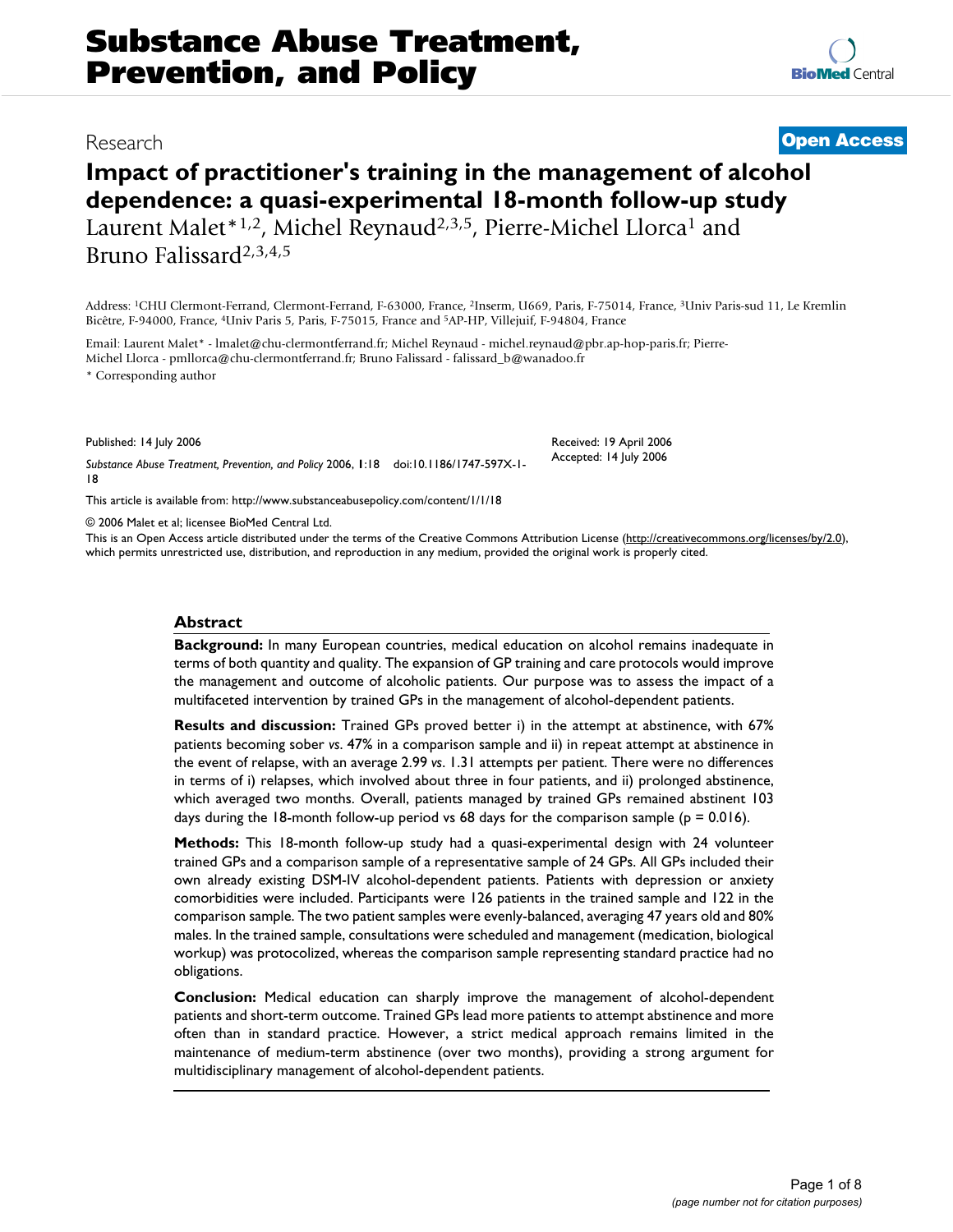#### **Background**

General practice represents the primary care system in France. Three quarters of the French population consult a GP at least once every year, and 92% stay nested within their attending physician [1].

Twenty percent of GP's patients present with alcohol use disorders (5% dependence) [2]. Although these alcoholrelated problems are relatively common, GPs are still finding it difficult to identify and manage these patients [3]. GPs commitment or ability may be hampered by individual factors such as knowledge levels, skills, attitudes, beliefs and expectations. These factors can be improved by education and training [4,5]. However, initial medical training on alcohol misuse varies between French universities, and represents only 4–10 hours of instruction [6].

The centre of France ranks among the leading French regions in terms of incidence of alcohol use disorders [7]. Local training initiatives have been set up for volunteer GPs covering alcohol misuse (especially alcohol dependence) and healthcare protocols. In 2001, these practitioners were integrated into an experimental healthcare network approved by the French Ministry of Health [8]. They were given university training with field-work instruction (available in every French university) followed by ongoing training comprised of role-playing and simulation exercises. Figure 1 gives a brief illustration of the healthcare protocol (based on the recommendations of the French Society of Alcohology [9,10]) corresponding to over 80% of the patients included in the network. This protocol mainly gives a framework for follow-up. It defines a minimal frequency of consultation according to the patient's state of change. The systematic use of followup tools such as self-questionnaires and biological workup is reported to improve patient motivation. Medical files are managed via a networked database for patient follow-up that gives the stage of the protocol and also manages payment of the practitioners. Remunerations are based on an all-inclusive fee taking into account this timeintensive management strategy. The functioning of the network is exhaustively described in the Official Journal of the French Republic, which can be found at [11].

The aim of this study was to assess the impact of this practitioner training plus healthcare protocol strategy on outcome in alcohol-dependent patients versus a comparative sample during an 18-month follow-up period. Each GP included any of his or her existing eligible patients according to the quasi-experimental design of the study.

#### **Results and discussion** *Practitioners and patients*

All volunteer practitioners in the trained sample were males and their average experience as a GP was 14.3 years [SD 5.1]. In the random comparison sample, the GPs (70% were males) had an average 17.6 years [SD 6.3] of experience and had received an average 10 hours of tutoring on alcohol misuse during their medical studies.

126 patients were included in the trained GPs sample, i.e. 5.3 [SD 4.9] patients per GP, and 122 patients were included in comparison sample, i.e. 5.1 [SD 4.4] patients per GP.

The two patient samples were very similar in terms of socio-demographic and clinical data (Table 1). The maleto-female gender ratio was 5/1, with an average age of 47 years old. These characteristics are usual in alcohol misuse studies incorporating clinical samples [12]. There were more physical dependents (92 *vs*. 84%) and significantly (Fisher's exact p = 0.04) longer-standing alcohol problems in the trained sample. There was a very high incidence of psychiatric comorbidities in both the trained and the comparison sample (anxiety 79% and 84%, depression 55% and 57%, respectively: Fisher's exact  $p = 0.24$  and Fisher's exact  $p = 0.77$ ) which is in agreement with the highest prevalence reported in the literature [13-15].

The results are based on a total of 1,867 consultations in the trained sample, i.e. 15.5 [SD 13.8] per patient, and 883 consultations in the comparison sample, i.e. 7.2 [SD 4.5], over an 18-month period. The incidence of a management strategy was higher in the trained sample, fitting with the protocol.

#### *Lost to follow-up and deceased*

Patients lost to follow-up were those patients included and then never seen during the 18-month follow-up period. Ten patients were lost to follow-up in the trained sample (8%) and 3 (2%) in the comparison sample (Fisher's exact  $p = 0.09$ ). Loss to follow-up at one year varies between 15% and 30% in general practice studies [16]. Our very low rate of loss to follow-up at 18 months is probably due to the quasi-experimental design of the study and confirms the patients' loyalty to their attending practitioner. In both samples patients are nested within their practitioner like 92% of the French population.

Three patients (2%) in the trained sample and 9 patients (7%) in the comparison sample died during the study, all due to alcohol-related complications (Fisher's exact  $p =$ 0.12). Mortality was consistent with previously reported figures for a cohort follow-up study of alcohol misuse [17].

#### *Attempts at abstinence and relapses*

Attempts at abstinence were more frequent in the trained sample: 67% of patients stop drinking compared to 46% of patients in the comparison sample (Fisher's exact p <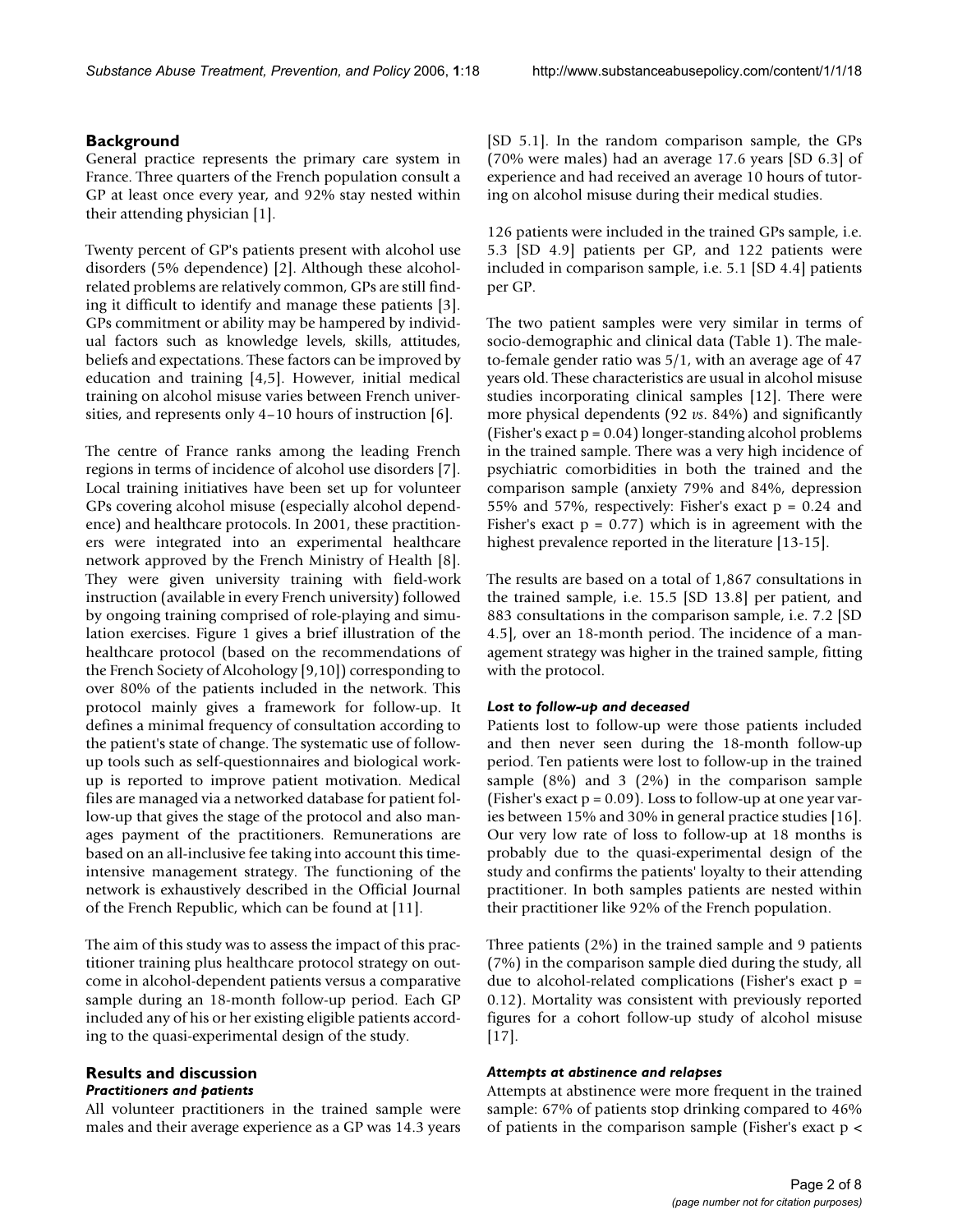

#### **Figure 1**

Summary of follow-up by GP alone (protocol D1) in the trained sample. A minimum consultation frequency is scheduled according to patients' state of change. Prescriptions (medications, biological work-up) are protocolized. Contra-indications to ambulatory withdrawal are based on the recommendations of the French Society of Alcohology [9, 10].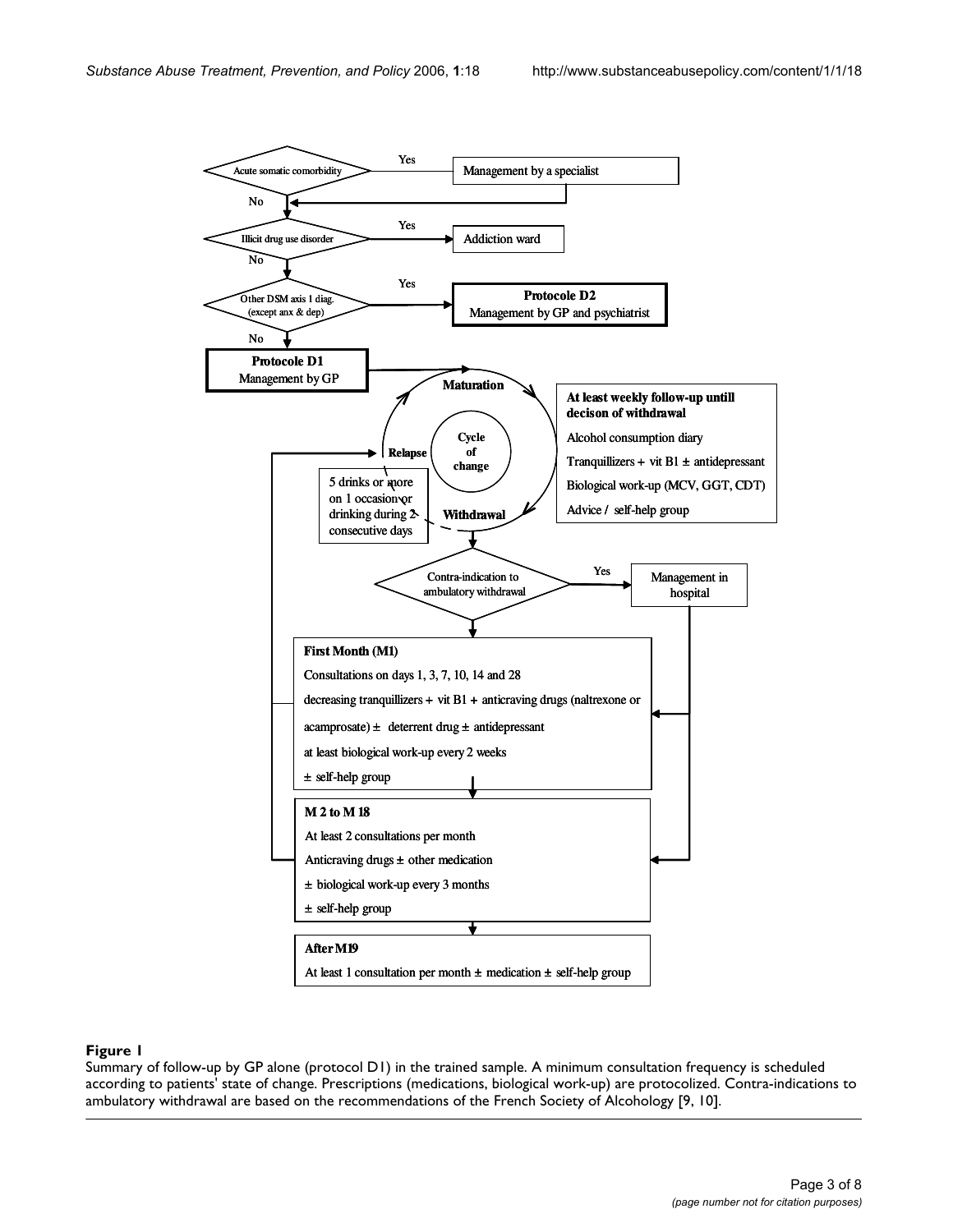|                               | <b>Study population</b> |                      | <b>Patients attempting</b><br>abstinence |                      | <b>Relapsing patients</b> |                      |
|-------------------------------|-------------------------|----------------------|------------------------------------------|----------------------|---------------------------|----------------------|
|                               | Trained sample          | Comparison<br>sample | Trained sample                           | Comparison<br>sample | Trained sample            | Comparison<br>sample |
|                               | $n = 126$               | $n = 122$            | $n = 85$                                 | $n = 57$             | $n = 74$                  | $n = 38$             |
| Gender (% of men)             | 80%                     | 83%                  | 82.4%                                    | 86%                  | 86.5%                     | 81.3%                |
| Age (mean [SD])               | 46.9 [9.1]              | 47.8 [9.1]           | 47 [8.6]                                 | 46. [8.8]            | 46.5 [8.9]                | 46.9 [8.]            |
| <b>Physical dependence</b>    | 92.1%                   | 84.4%                | 90.6%                                    | 91.2%                | 92.2%                     | 94.6%                |
| <b>Severity of dependence</b> |                         |                      |                                          |                      |                           |                      |
| moderate (3 or 4 items)       | 33%                     | 41%                  | 34%                                      | 32%                  | 33%                       | 32.5%                |
| mild (5 or 6 items)           | 40%                     | 39,5%                | 41%                                      | 45%                  | 39%                       | 43%                  |
| severe (7, 8 or 9 items)      | 27%                     | 19,5%                | 25%                                      | 23%                  | 28%                       | 24.5%                |
| Duration of alcohol misuse    |                         |                      |                                          |                      |                           |                      |
| less than 2 years             | 5%                      | 6%                   | 5%                                       | 5%                   | 8%                        | 6%                   |
| 3 to 5 years                  | 11%                     | 15%                  | 10%                                      | 17.5%                | 16%                       | 11%                  |
| 6 to 10 years                 | 8%                      | 19%                  | 10%                                      | 17.5%                | 16%                       | 9.5%                 |
| more than 10 years            | 76%                     | 60%*                 | 75%                                      | 60%                  | 60%                       | 73.5%                |

**Table 1: Sociodemographic and clinical data. All percentages were tested using Fisher's exact and continuous variables were tested using Mann-Whitney tests**

 $*$  p < 0.05

0.0001). At the last recorded observation, 23% of patients in the trained sample were abstinent compared to 17% in the comparison sample (Fisher's exact  $p = 0.36$ ). However, relapses were more frequent in the trained sample (87 *vs*. 67%, Fisher's exact p = 0.003). Longest period of abstinence was significantly different between the two samples but appeared to be relatively short and very close in both samples: 68.1 days [SD 9.9] in the trained sample vs 61.7 days [SD 9.7] in the comparison sample (Mann-Whitney chi-square =  $6.32$ , df = 1, p = 0.01). There were no differences in any socio-demographic characteristics or alcohol consumption profiles between study samples, subsets of patients attempting abstinence or the subset of relapsing patients (Table 1).

#### *Repeated attempts at abstinence and relapses*

Average frequency of attempt at abstinence and number of relapses per patient were twofold higher in trained sample patients than comparison sample patients (2.99 *vs*. 1.35 for attempts and 3.23 vs. 1.21 for relapses). In addition to higher initiation rates for attempt at abstinence, the main between-sample difference concerned the ability of the trained sample to repeat abstinence attempts, leading to a much longer cumulative duration of abstinence: 102.9 days [SD 13.5] in the trained sample compared to 68.4 days [SD 10.6] in the comparison sample (Mann-Whitney chi-square =  $9.63$ , df =  $1$ , p =  $0.002$ ). Trained sample patients remained abstinent for an average 36% of the follow-up period, compared to only 16% for the comparison sample (Fishers' exact  $p = 0.016$ ).

These different between sample-patterns were represented graphically, showing survival analysis and repeat attempt at abstinence patterns in the trained sample (Figure 2) and the high relapse rate during the first two or three months after drinking cessation in both samples (Figure 3). Differences are significant in a Cox model for multiple events (for attempts at abstinence: Wald chi-square =  $14$ , df =  $1$ , Cox  $p < 0.0001$ ; for relapses: Wald chi-square = 37.2, df = 1, Cox p < 0.0001) and were confirmed with the log-rank test in both cases when the model included each patient only once, at first attempt at abstinence or first relapse.

A multivariate Cox model of multiple events was run to identify whether between-sample differences persisted following adjustment for other covariates:

- attempt at abstinence remained related to a sample effect (Wald chi-square = 11.65, df = 1,  $\cos p < 0.001$ ), but was also related to frequency of consultations (Wald chisquare =  $23.78$ , df = 1, Cox p < 0.0001) and the prescription of benzodiazepines (Wald chi-square = 4.49, df = 1,  $Cox p = 0.03$ , which were frequently prescribed in both sample and are considered standard practice for any GP in the early stages of withdrawal for these mainly physicallydependent patients [18].

- for relapses, the adjustments cancelled out the betweensample difference (Wald chi-square =  $2.04$ , df =  $1$ , Cox p = 0.15). The occurrence of relapse appeared to only be related to frequency of consultations (Wald chi-square = 15.80, df = 1, Cox p < 0.0001) and onset of anxiety disorder (Wald chi-square = 5.52, df = 1, Cox  $p = 0.02$ ). This link between alcohol consumption and anxiety has been described previously [19,20].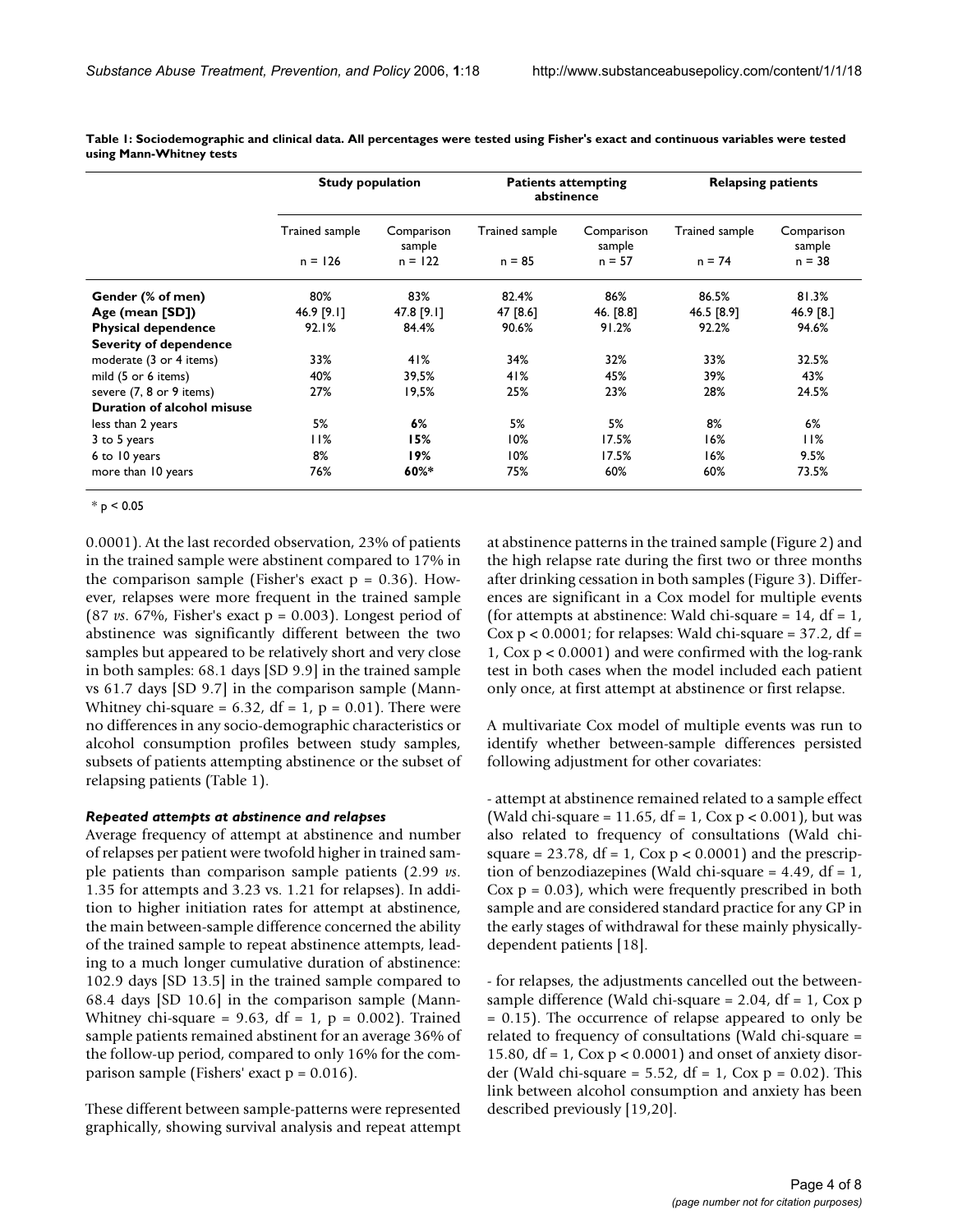

#### **Figure 2**

Kaplan-Meier survival estimates attempt at abstinence, by sample. The abscissa represents follow-up duration in days. Each step is an attempt. Data are censored if attempt at abstinence does not occur. Difference between the two samples is significant in a Cox regression test with and without adjustment.

- for both attempts at abstinence and relapses, we observed no significant differences related to age, gender, DSM-IV severity, duration of alcohol misuse, occurrence



#### **Figure 3**

Kaplan-Meier survival estimates relapses, by sample. The abscissa represents follow-up duration in days. Each step is a relapse. Data are censored if relapse does not occur. There is no difference between the two samples in a Cox regression test when adjusted.

of a major depressive episode, or prescription of anticraving drugs or antidepressants.

Trained GPs clearly targeted alcohol dependence. They knew how to address the alcohol issue and accompany patients towards drinking cessation. They knew to put relapses into perspective, considering them as stages in the process rather than perceiving them as failures. Training enhanced their ability to motivate patients and to initiate and repeat attempts at abstinence. It is also likely that the frequent successive consultations (twofold more consultations scheduled than in the comparison sample) enabled rapid screening of relapses, and thus earlier and therefore more efficient interventions. On a subjective level, regular meetings between GPs in the network provided a forum for discussion of individual cases and exchange of experience, and probably also enabled the trained GPs to maintain the necessary resolve to keep working on high-relapse patients.

#### *Study limitations*

The trained sample was formed from a local, experimental healthcare initiative authorised by the French Ministry of Health which controlled the adherence to the protocol. Volunteer practitioners settled the comparative experimentalist design of the study, and thus precluding randomization. The comparison sample comprised the same number of practitioners, giving a representative sample of GPs in the same geographical area. Even if physicians were the primary sampling unit, the evenly-balanced and clinically similar samples of patients provided a good basis for comparison. The study remained pragmatic, using the regular practitioner in order to maintain any established patient-doctor relationships, which overall gives quite good generalizability.

This intervention combines GP training with application of a follow-up protocol. Both strategies are easily reproducible despite that self selected GPs had probably already an interest or a sensitisation about alcohol problems. The ongoing training through role-playing and the experience exchange forum (particularly focusing on the more difficult cases) is more innovative and partly informal. It is therefore difficult to differentiate the individual effects of each component in this complex intervention strategy. Nevertheless, it is probable that the more regular consultations scheduled by the protocol promoted patient maturation, and would thus explain the greater proportion of attempts at abstinence. Similarly, the protocol meant that relapses were screened earlier. It is likely that the alcohol misuse training improved the GPs skills with alcohol-dependent patients, in particular by enabling them to perceive relapses as stages in the process rather than failures, and increasing their ability to repeat attempt at abstinence if necessary.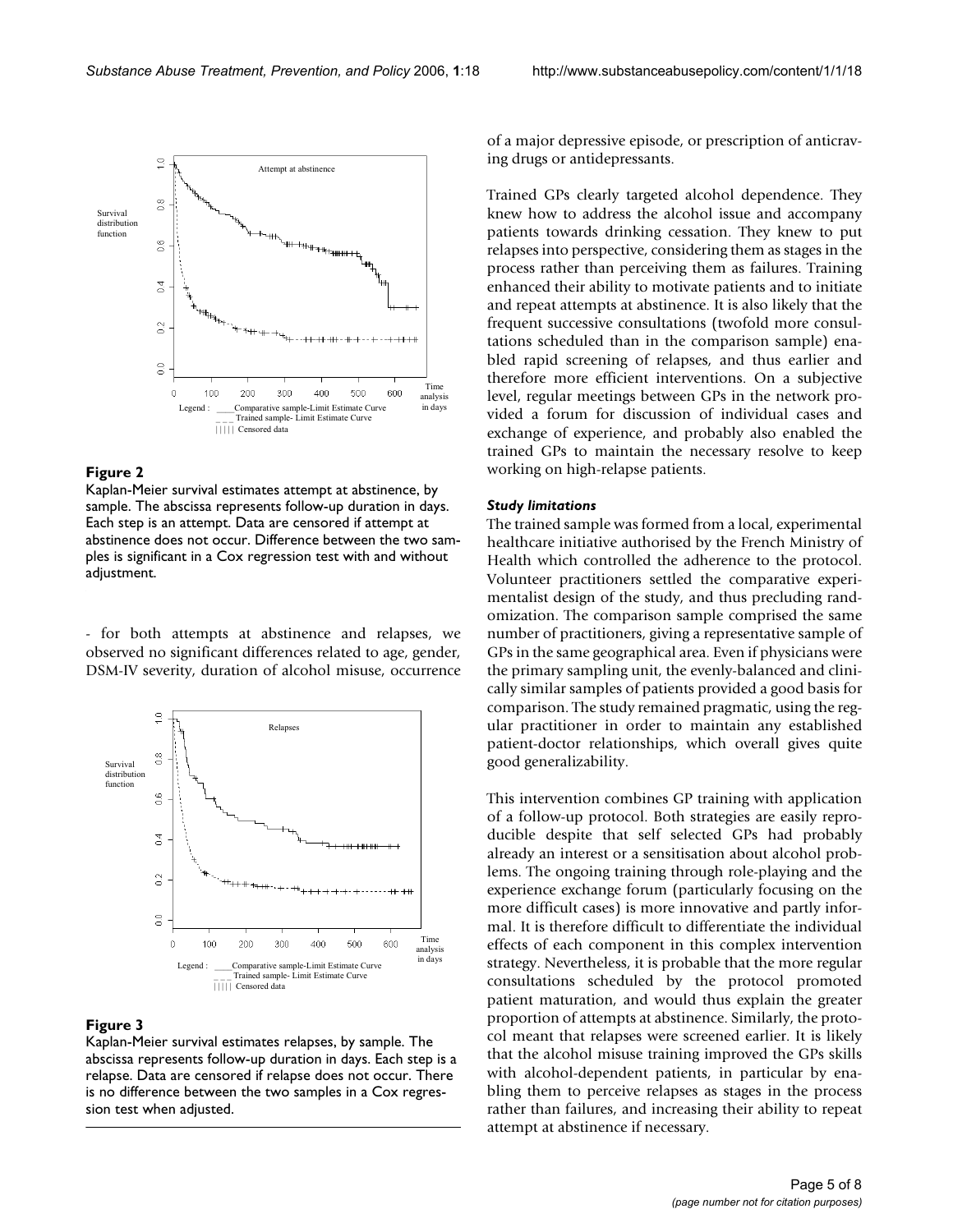### **Conclusion**

This study confirms the crucial role of the GP in the management of alcohol dependence. Given patients' loyalty to their practitioners and the very low lost to follow-up rate in standard general practice, alcohol consumption has to be a major issue for any GP. Medical training improves the short-term outcome (few weeks) of alcohol-dependent patients, i.e. 50% higher attempt at abstinence rates and twofold longer cumulated abstinence duration than standard practice.

The quantitative aspect of medical management seems important. Frequent and regular visits (as planned in the protocol according to the patients' state of change) give time for maturation and enforce the patient-practitioner alliance. Obviously, financial compensation, even if not an incentive, remains essential for this time-intensive management strategy.

The maintenance of medium or long-term abstinence (over few months) does not appear to depend on any kind of medical management. In both samples, sustained sobriety appeared to be relatively short and did not exceed two months. This result highlights the limits of a strictly medical approach which has to be pre-eminent in the early stages of abstinence attempt. Maintenance of longterm abstinence would therefore appear to be far more dependent on a multidisciplinary management strategy [21-25]. Prospective orientations for the network include involving different professionals, collaborating with social workers and psychologists, and strengthening the contribution of self-help groups [26,27]. Given the lack of established guidelines and references, the protocolization of interventions for all professionals involved (who, when, how?) remains a challenge.

### **Methods**

This aim of this open, prospective, two-sample study was to compare management of alcohol-dependent patients between trained and untrained practitioners. The comparative, quasi-experimental design was devised to compare an experimental sample of volunteer trained GPs with a comparison sample [28]. Existing patients were included over 9 consecutive months by their own practitioner (whether belonging to the trained network or not) as and when they became eligible. Patients were therefore not randomized. Follow-up period was 18 months for each patient. The protocol was approved by the appropriate French ethics committees, and all participating patients signed an informed consent form.

#### *Practitioners and follow-up*

The trained sample comprised 24 volunteer practitioners. Their follow-up fitted protocol D1 (patients with no psychiatric comorbidities other than anxiety or depression,

and management by GP alone), as summarised in figure 1. This protocol is essentially based on a regular consultation schedule that is lightened as the patient progresses in a cycle of change through maturation, attempt at abstinence, medium-term sustained abstinence (2 months), and eventually long-term remission. A once-weekly consultation was scheduled during the maturation phase, then two to three consultations per week over the next three weeks when attempting at abstinence, and so on. Further consultations could be scheduled if the GP deemed it necessary. The idea behind training the GPs was intended to facilitate and accelerate patient maturation, both from the outset as well in response to relapses. The tools used (consumption diary, biological work-ups, etc.) were designed to act as follow-up indicators or to set goals, or even to be used as motivational tool. The prescription of medical drugs remained the practitioner's choice. Only prescriptions of thiamine and benzodiazepines (short-term) were made obligatory during withdrawal, in compliance with the recommendations. It was systematically recommended that anti-craving drugs were prescribed.

For the comparison sample, 24 GPs were chosen at random from the official public list of physicians to provide a representative sample (according to age and sex) of GPs in the same geographical area. GPs forming the comparison sample attended sessions in order to become familiar with the Mini International Neuropsychiatric Interview (MINI) for diagnosing DSM-IV dependence, anxiety and mood disorders [29,30]. Consultation frequency in the comparison sample was open-ended.

#### *Patients*

All patients included in the comparison sample were aged over 18 and met DSM-IV criteria for alcohol dependence. General exclusion criteria were: patients for whom alcohol dependence was not the main diagnosis on axis 1 of DSM-IV (mental retardation, schizophrenia or other psychotic disorder, bipolar mood disorder), any other addiction (except tobacco), and severe personality disorders (in particular psychopathic and borderline patients). Subjects with anxiety or depression were not, however, excluded. These criteria corresponded to patients attending protocol stage D1 in the trained sample.

#### *Measures*

Patients were described according to the usual sociodemographic data. At baseline, severity of dependence was evaluated by summation of DSM-IV criteria, and simplified by breakdown into 3 categories: moderate, mild or severe [31]. DSM-IV criteria were also used to assess physical dependence. Duration of alcohol misuse was considered as an indicator of severity.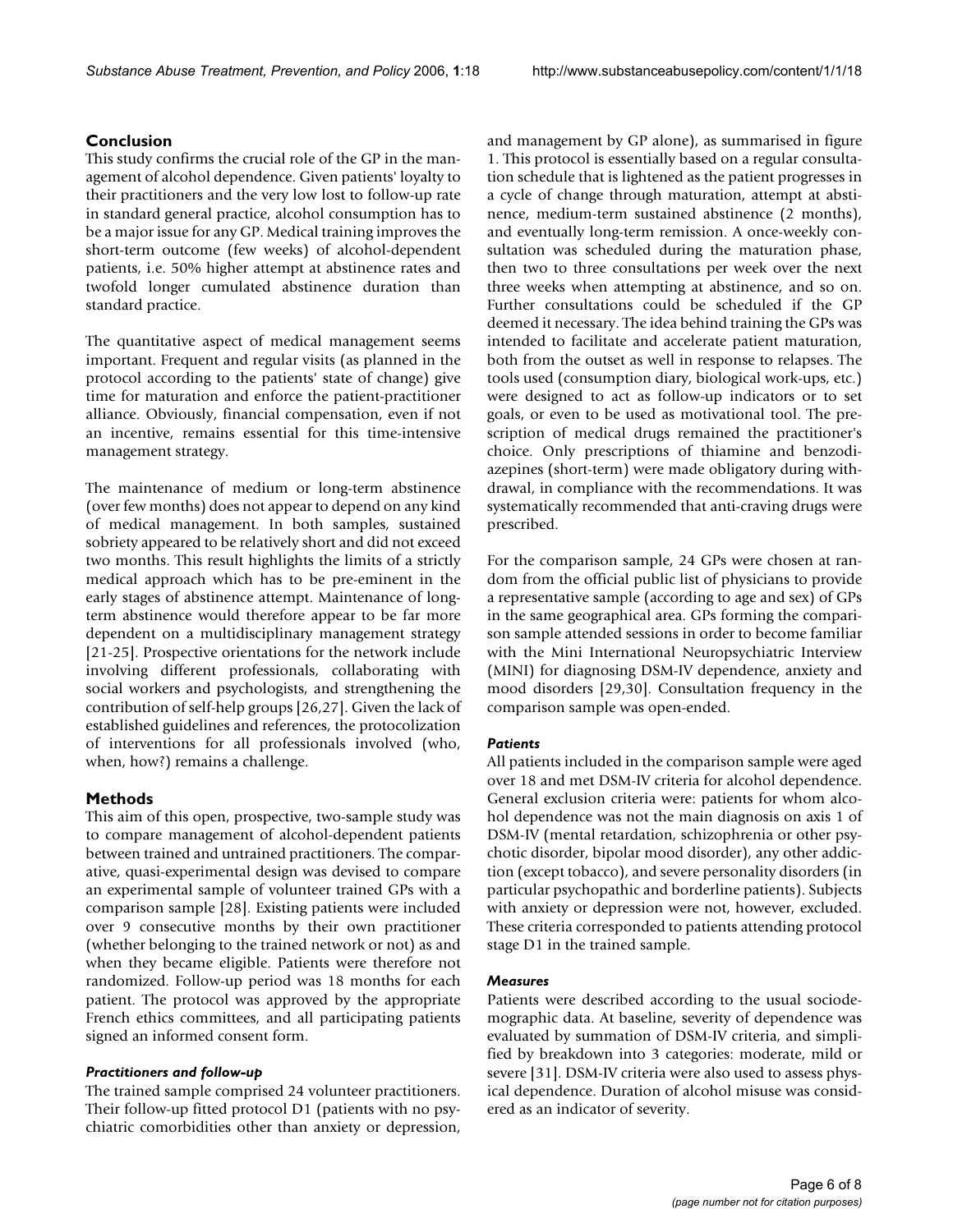Given that psychiatric comorbidities can be predictors of outcome in alcohol dependence [19,32], anxiety and mood disorders were accurately evaluated at each consultation using the hospital anxiety and depression scale (HADS) [33] for the trained sample, and the Mini International Neuropsychiatric Interview (MINI) for the comparison sample [29]. Self-questionnaires were avoided in the comparison sample due to potential bias associated with maturation.

All medical prescriptions, particularly of benzodiazepines, antidepressants and anticraving drugs (acamprosate or naltrexone), were recorded.

Abstinence was the main outcome measure. Patients were asked to state their alcohol consumption using a detailed consumption diary or the consumption items in the AUDIT questionnaire [34]. The highly-specific diary collection in the trained sample can be considered as a motivational tool, and was not used in the comparison sample as a potential bias. All practitioners had to indicate their impressions concerning a false declaration of abstinence, and detail their arguments: patients obviously intoxicated, results of biological work-up, information from the family circle, etc.

#### *Analysis*

Both samples were compared based on sociodemographic and clinical data.

Patients who died or who were lost to follow-up were compared between the twosamples, as were percentages of attempts at abstinence and relapses and averages of longest period of abstinence and cumulated abstinences.

We conducted a survival analysis based upon Cox regression as a substitute for logistic regression. This method is optimal when the dependent variable (attempt at abstinence or relapse) is a binary event, and where is also information on the length of time to the event (which is the pattern of the study) or this may be censored if the event does not occur [35]. Besides, we used more sophisticated techniques to account for the clustering of patients within physician and obtained results that were essentially the same as from simpler analyses assuming independence. Thus, we present the simpler results only.

Two types of survival curves were plotted using the Kaplan-Meier method: curves where each patient could figure several times (if relapsing then attempting at abstinence again), thus enabling all data to be drawn together, and curves (available on request) where each patient could only appear once, either at first attempt at abstinence or first relapse, to confirm the results. Curves were compared using either a log-rank test (for one measurement per patient) or a Cox model with multiple events per subject (frailty model [36, 37]) with or without adjustment for age, gender, severity according to DSM-IV, duration of alcohol misuse, psychiatric comorbidities, treatments and consultation frequency (variable corresponding to the number of consultations divided by duration of followup).

Data analysis and graphic results were performed using the R statistical package and its "survival" library [http://](http://www.r-project.org) [www.r-project.org.](http://www.r-project.org) All statistical tests used a two-sided  $\alpha$ risk of 5%. A Mann and Whitney test and Fisher's exact test were used to compare means and percentages, respectively. Other tests performed (Cox, log-rank) are stated in the text.

#### **Competing interests**

The author(s) declare that they have no competing interest.

#### **Authors' contributions**

LM and MR designed the study. LM and BF analysed the data. LM, PML and BF drafted the paper. PML and MR supervised and coordinated the research.

#### **Acknowledgements**

The CHU Clermont-Ferrand was the promoter of the study, which was financed by a grant from the Programme Hospitalier de Recherche Clinique (PHRC) National 2001. The authors thank Olivier Blanc, clinical research advisor (ARC), for collating the data.

#### **References**

- 1. DREES: **Les consultations et visites des médecins généralistes. Un essai de typologie.** *Volume 315*. Edited by: résultats E. Paris, ; 2004.
- 2. Buchsbaum DG, Buchanan RG, Lawton MJ, Schnoll SH: **[Alcohol con](http://www.ncbi.nlm.nih.gov/entrez/query.fcgi?cmd=Retrieve&db=PubMed&dopt=Abstract&list_uids=1878082)[sumption patterns in a primary care population.](http://www.ncbi.nlm.nih.gov/entrez/query.fcgi?cmd=Retrieve&db=PubMed&dopt=Abstract&list_uids=1878082)** *Alcohol Alcohol* 1991, **26:**215-220.
- 3. Malet L, Llorca PM, Boussiron D, Schwan R, Facy F, Reynaud M: **[Gen](http://www.ncbi.nlm.nih.gov/entrez/query.fcgi?cmd=Retrieve&db=PubMed&dopt=Abstract&list_uids=12544007)[eral practitioners and alcohol use disorders: quantity with](http://www.ncbi.nlm.nih.gov/entrez/query.fcgi?cmd=Retrieve&db=PubMed&dopt=Abstract&list_uids=12544007)[out quality.](http://www.ncbi.nlm.nih.gov/entrez/query.fcgi?cmd=Retrieve&db=PubMed&dopt=Abstract&list_uids=12544007)** *Alcohol Clin Exp Res* 2003, **27:**61-66.
- 4. Kaner EF, Wutzke S, Saunders JB, Powell A, Morawski J, Bouix JC: **Impact of alcohol education and training on general practi[tioners' diagnostic and management skills: findings from a](http://www.ncbi.nlm.nih.gov/entrez/query.fcgi?cmd=Retrieve&db=PubMed&dopt=Abstract&list_uids=11702801) [World Health Organization collaborative study.](http://www.ncbi.nlm.nih.gov/entrez/query.fcgi?cmd=Retrieve&db=PubMed&dopt=Abstract&list_uids=11702801)** *J Stud Alcohol* 2001, **62:**621-627.
- 5. Walsh RA: **[Medical education about alcohol: review of its role](http://www.ncbi.nlm.nih.gov/entrez/query.fcgi?cmd=Retrieve&db=PubMed&dopt=Abstract&list_uids=8679008) [and effectiveness.](http://www.ncbi.nlm.nih.gov/entrez/query.fcgi?cmd=Retrieve&db=PubMed&dopt=Abstract&list_uids=8679008)** *Alcohol Alcohol* 1995, **30:**689-702.
- 6. Eurocare: **Medical education in alcohol and alcohol problems. a european perspective.** cambridgeshire, eurocare; 1999:46.
- 7. Reynaud M, Malet L, Facy F, Glanddier P: **Hospital morbidity of alcohol use disorders in the center of France.** *Alcoholism: Clinical and Experimental research* 2000, **24:**1057-1062.
- 8. JO: **.** 2002.
- Agence Nationale d'Accrédition et d'Evaluation en Santé (ANAES): **Conférence de consensus : objectifs, indications et modalités de sevrage du patient alcoolodépendant.** *Alcoologie* 1999.
- 10. Agence Nationale d'Accréditation et d'Evaluations en Santé (ANAES): **2 ième Conférence de consensus : Modalités de l'accompagnement du sujet alcoolodépendant après un sevrage.** *Alcoologie* 2001, **23:**311-387.
- 11. Reynaud M, Parquet JP: **Les personnes en difficulté avec l'alcool. Usage, usage nocif, dépendance: propositions.** Paris, CFES; 1999.